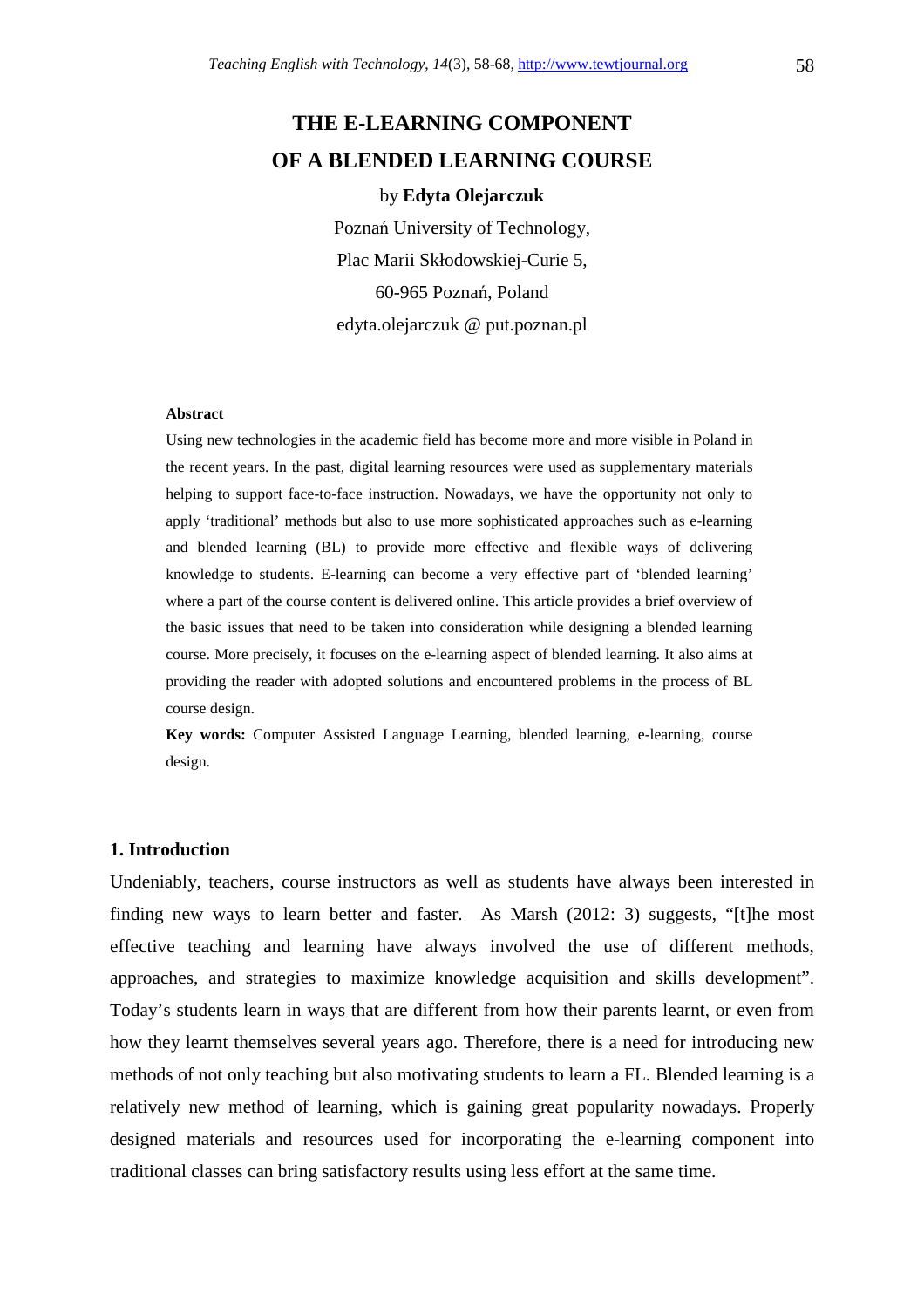### **2. Review of literature**

"Technology will never replace teachers, but teachers using technology in their instruction will replace those who do not". This motto has been frequently cited by many authors, e.g. Krajka (2012), to emphasize that these days it is imperative for FL teachers and instructors to develop Computer Assisted Language Learning (CALL) expertise and thorough understanding of Information and Communication Technology (ICT) theory.

 CALL is a vast area that has evolved dramatically in the last 50+ years, and is now a crucial component of second and foreign language learning pedagogy. Originally viewed as a supplement to classroom instruction, at present CALL is used, among others, to promote learner autonomy and encourage involvement in the target language inside and outside the FL classroom (Fotos and Browne, 2011a). Various attempts have been made to produce a decent CALL definition. A commonly cited by other authors (Fotos and Browne, 2011b; Chapelle, 2010; Gruba, 2004) definition of CALL has been proposed by Levy (1997: 1), who claims that Computer Assisted Language Learning is "(…) the search for and study of applications of the computer in language teaching and learning".

It is interesting to note that the environments in which computers are used nowadays have changed significantly over the years. Stockwell and Tanaka-Ellis (2012) divide the CALL environments into the following four categories: 'face-to-face (FtF) environments', 'blended environments', 'distance environments', and 'virtual environments'. The term 'faceto-face learning' refers to so-called 'traditional' learning that takes place in the classroom with the teacher, without the use of computers. This is clearly explained by Neumeier (2005: 164) who states:

(…) CAL can be seen as learning with the help of computers and, in contrast, we can think of FtF learning and teaching as an instructional environment that works in a classroom-based or other setting, without the help of computers.

Fleming and Hiple (2004) argue that the conservative definition of the concept 'distance learning' refers to a separation between the teacher and the learner, and the use of some means of communication between them. Dudeney and Hockly (2007) hold that, at present, distance learning comprises learning with the use of technology such as the Internet, CD-ROMs, or mobile technologies. There are also 'virtual environments' which are referred to as MOOs (Multi-User Dimension Object Oriented), MUDs (Multi-User Dimension/ Dungeon/ Dialogue) or MUVEs (Multi-User Virtual Environments) and are defined as "(…) networked environments which allow interaction between several people, and also interaction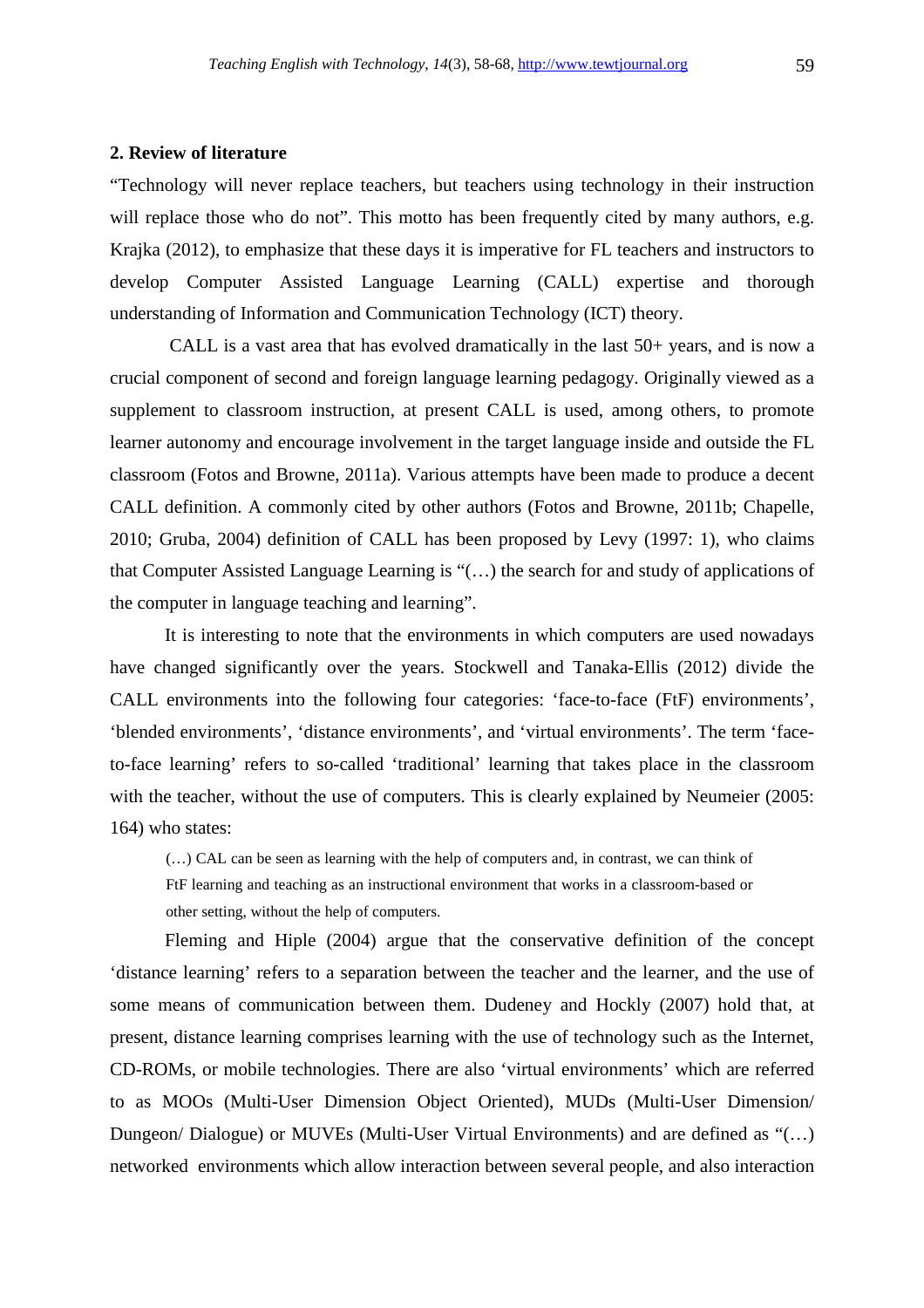with virtual objects" (Dudeney and Hockly, 2007: 154). However, they are beyond the scope of this paper.

 The fourth learning environment described by Stockwell and Tanaka-Ellis (2012) is 'blended learning,' which is a combination of two components: face to face classroom methods and computer-mediated activities while the e-learning component has to be, to a considerable extent, a part of the whole course. Allen et al. (2007) provide a useful classification of various courses, according to which a course is considered 'blended/hybrid' if technology constitutes between 30 and 79 percent of the whole course content delivery. According to Maciaszczyk (2009), there are several names for blended learning, among them: 'hybrid learning', 'mixed learning' or 'b-learning' and they all refer to a combination of classroom teaching on the one hand, and e-learning on the other hand. Sharma and Barrett (2007: 7) suggest a relatively broad interpretation of BL:

Blended learning refers to a language course which combines face-to-face (F2F) classroom component with an appropriate use of technology. The term *technology* covers a wide range of recent technologies, such as the Internet, CD-ROMs and interactive whiteboards. It also includes the use of computers as a means of communication, such as chat and email, and a number of environments which enable teachers to enrich their courses, such as VLEs (virtual learning environments), blogs and wikis.

Blended learning can be applied to a broad range of teaching and learning situations, for example, learners meet with the teacher in a traditional, face-to-face class, but the course includes a parallel self-study component such as access to web-based materials.

|                                    | <b>Traditional learning</b>                       | <b>E-learning</b>                     | <b>Blended learning</b>                                        |
|------------------------------------|---------------------------------------------------|---------------------------------------|----------------------------------------------------------------|
| place                              | classroom                                         | e-learning platform,<br>Web 2.0 tools | classroom, e-learning<br>platform, Web 2.0 tools               |
| communicating<br>with students     | direct and limited by time                        | not limited                           | indirect, direct, not limited                                  |
| time                               | limited by the timetable of<br>classroom meetings | unlimited online<br>meetings          | limited classroom<br>meetings and unlimited<br>online meetings |
| materials and<br>resources         | traditional coursebook                            | e-learning resources                  | traditional coursebook and<br>e-learning resources             |
| participation<br><i>in classes</i> | face-to-face                                      | online                                | face-to-face and online                                        |
| feedback                           | direct, oral, immediate, real<br>time             | written, real time, or<br>delayed     | direct, oral, immediate,<br>real time, written, delayed        |

Table 1. Similarities and differences between traditional learning, e-learning, and blended learning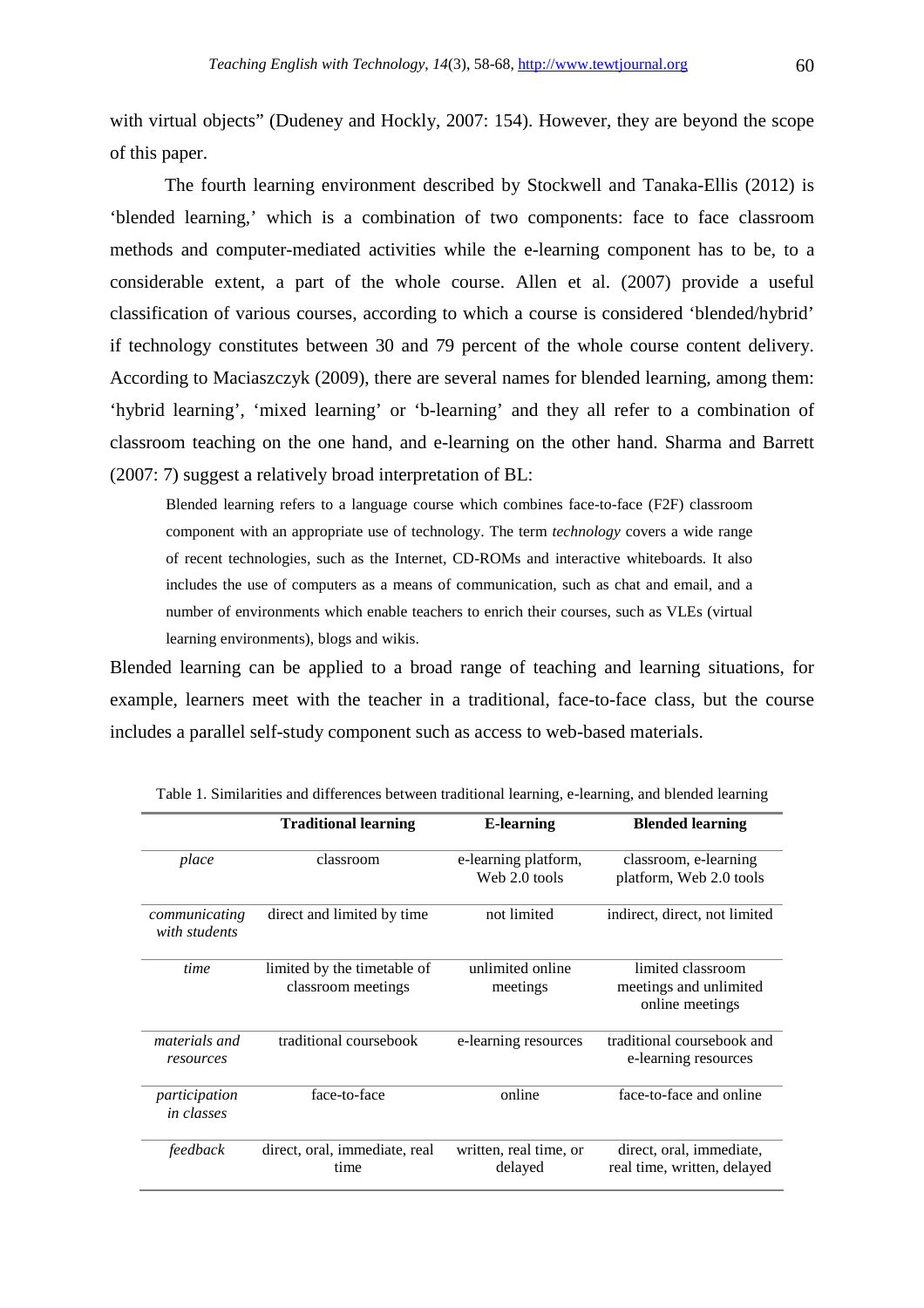Table 1 illustrates example similarities and differences between 'traditional', 'elearning' and 'blended learning' courses, proposed by the present researcher. As can be seen in Table 1, the blended learning approach gives the learner a number of additional opportunities to practice and develop foreign language skills, as compared with traditional methods of learning. The e-learning platform that will be discussed in this article is *Modular Object-Oriented Dynamic Learning Environment* (*Moodle*), which is a VLE that provides a range of online tools supporting learning and teaching. Radziszewska (2012: 65) defines a VLE as "a software application for administration, documentation, tracking, and reporting of training programmes, classroom and online events, e-learning programmes, and training content". Taking all of this into consideration, traditional and e-learning teaching methods require a different attitude towards course syllabus design, organization of classes, and a different form of communication between students and teachers.

## **3. To blend or not to blend? – advantages and disadvantages of a blended learning course**

There are followers and opponents of blended learning courses. Nowadays, many FL teachers still appear to be reluctant to integrate technology in the FL course for some reasons. First of all, using modern technologies in some cases may appear to be too novel and complicated for an average user. Secondly, it is commonly believed that some students may have problems with planning, and fighting procrastination. It means that for some of them it is difficult to find 'appropriate' time for learning if they have too much flexibility. Another drawback is that instruction in the e-learning component of the course is dependent on technology use. However, there are solutions to the problems. For example, those teachers who are 'digital immigrants' (cf. Dudeney and Hockly, 2007) can enrol in various teacher development courses that would introduce them to the main aspects of using new technologies in the FL classroom. As regards fighting procrastination, it is imperative to provide students with effective ways of time management and, at least, basic knowledge of soft skills which are useful in everyday life.

 Apart from disadvantages, there are certainly positive sides of blended learning. First of all, BL offers much greater flexibility, which means that learners participating in a blearning course reduce their physical meeting time, space needs as well as travel and educational costs. Another advantage is that course materials are available all the time and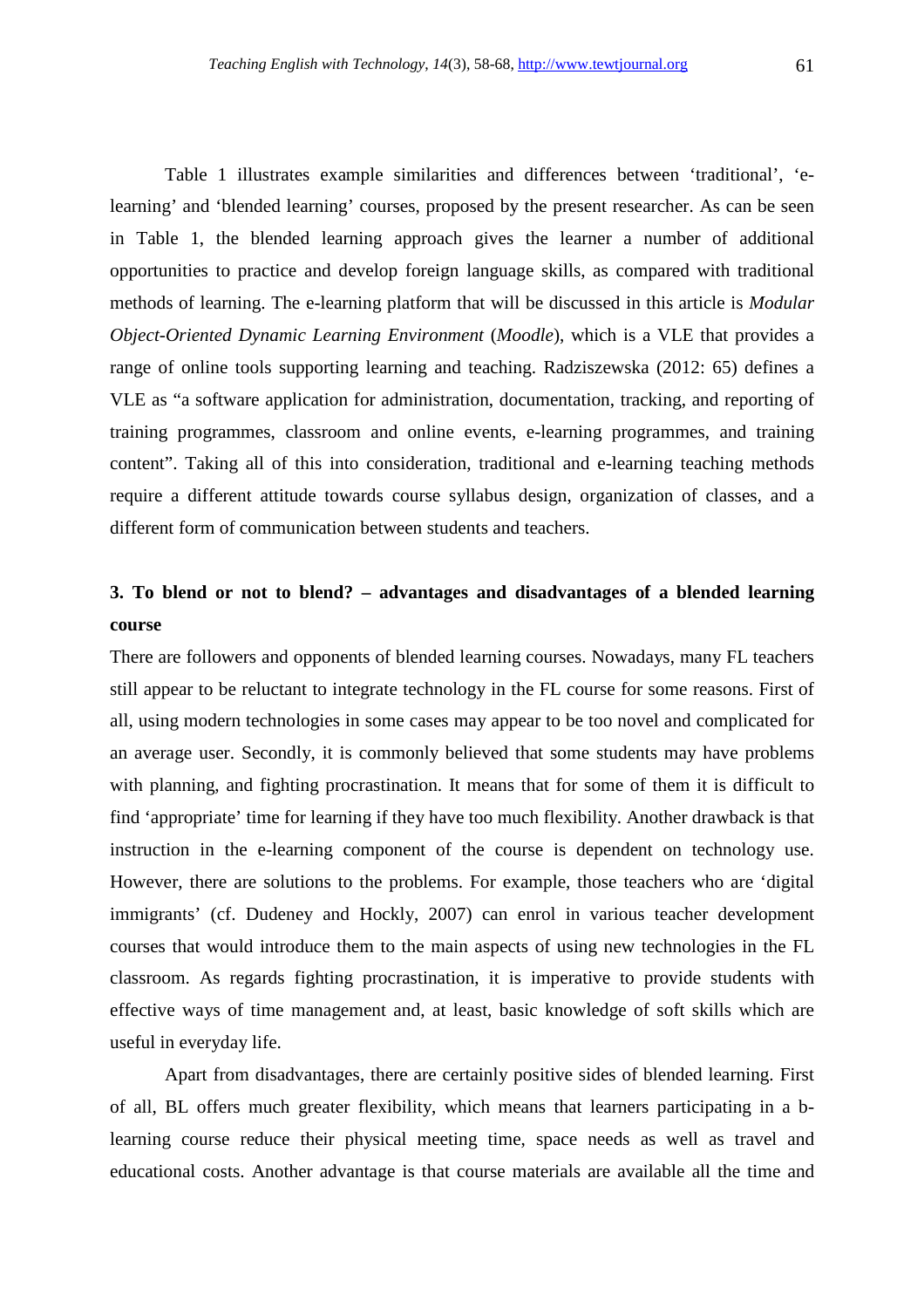classes are more learner-centered than a lecture. Furthermore, various synchronous and asynchronous tools are available (e.g. chat that enables communication in real time between the teacher and the students). As Johnson (2008: 239) claims, "[s]tudents can 'talk' to each other in chat rooms, or enter into structured discussions related to academic topics – with the teacher joining in as and when they want". What is more, students have the possibility to 'take more control' of their own learning, which can lead to increasing their autonomy. Another benefit of a blended learning course is that students usually receive more feedback and the feedback is more frequent in online exercises. Last but not least, learners' expectations according to utilizing technology are met.

### **4. Course design**

While designing a BL course, a number of important decisions should be taken into consideration to ensure the quality and effectiveness of the curriculum. Needless to say, a BL course should be based on a syllabus, which, according to Olejarczuk (2013a: 86) is "(…) the first form of communication between teachers and students". The course design process involves the following steps:

- planning the course,
- designing, preparing and developing materials,
- uploading the materials to the e-learning platform.

The first step that every teacher needs to start with is careful planning, which is related to integrating the e-learning component into 'traditional' FL learning. At this point, one needs to consider such issues as:

- Why do I actually want my students to participate in a course like this?
- What is the main objective of introducing such a course?
- How will I check my students' achievement?
- Which students should participate in the course? (year, semester of studying a FL, proficiency level, number of students in a group)?
- What kind of course (technical, grammar, Business English) do I want to use?
- What experience (if any) do my students have with technology use?
- What experience (if any) do I have with technology use?
- How are the students going to access the e-learning resources? Are they going to use any special login or password?
- Do my students really need a BL approach?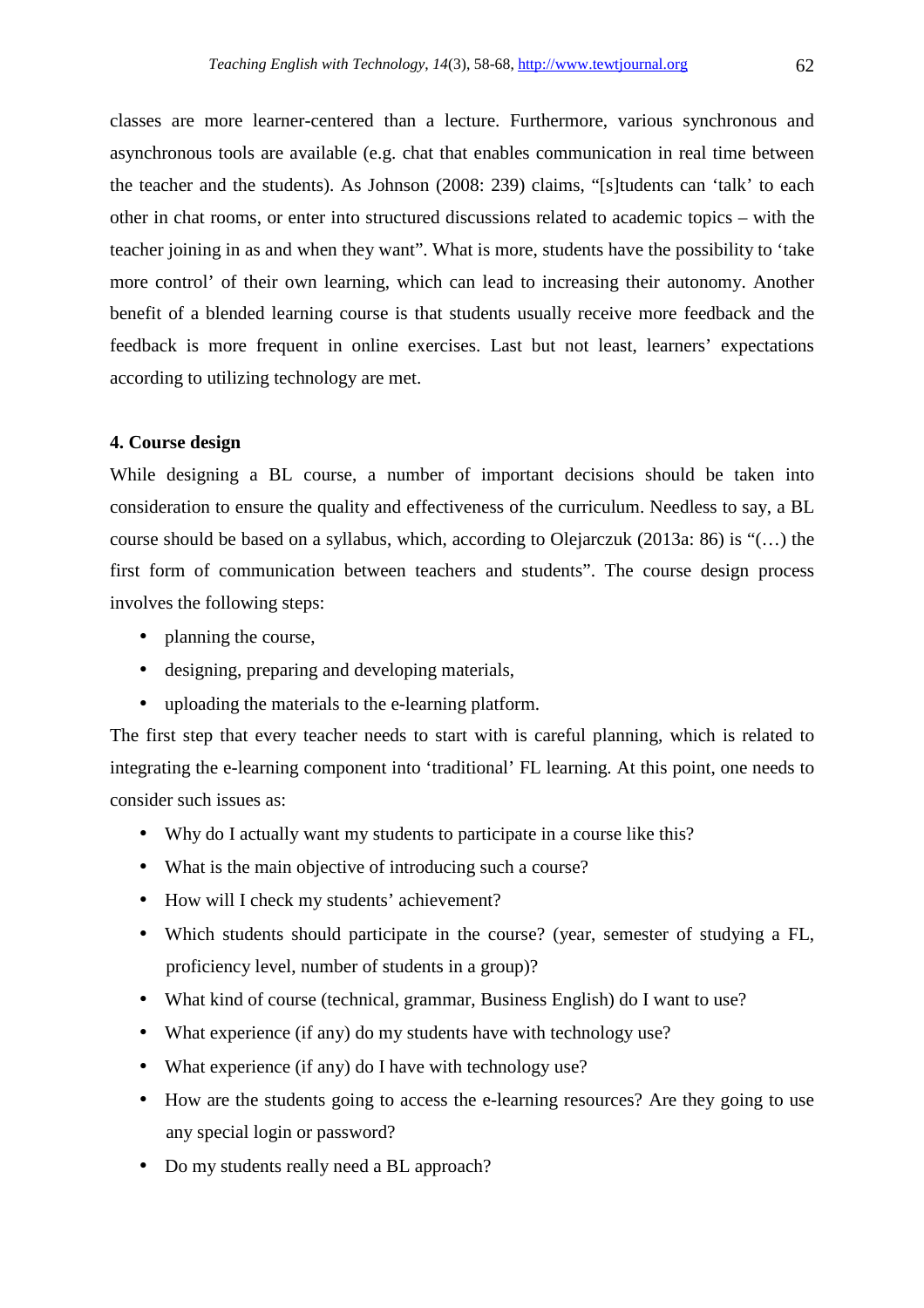As can be seen from the above, there are a number of issues that need to be considered before approaching the second step, which is designing the blended learning elements as well as preparing and developing materials that are going to be used in the course. The second step is the most tedious and time-consuming. First of all, it is crucial to consider the relationship between traditional (classroom) learning, and e-learning parts (e.g. Which component should be predominant? To what extent?). Secondly, we should remember that different students have various learning style preferences. Therefore, we should try to vary the course in terms of using different types of materials used so that all the students can be successful. After that, we should prepare and develop the abovementioned materials, which can appear in the form of printable documents, interactive exercises, links to online resources, web pages or video films. The last step of the course design process is the uploading of the materials to the elearning platform, which takes a lot of time and patience. After uploading the materials, but before introducing the students to the course, clear rules have to be set concerning participation in blended learning classes. What is more, the students should be familiarized with the organization of the course and informed what they are expected to do at each step of the course. They should also be provided with a course syllabus and the outline of the course in a digital form or a printable file. In addition to this, the teacher should set up a simple system of communication with the students to ensure that the course participants can easily ask questions or inform about any unexpected problems that may arise.

### **5. 'Perfecting Soft Skills' course (***PerfectSS***)**

In the Centre of Languages and Communication (CLC) of Poznan University of Technology (PUT), a team of FL teachers developed a number of e-learning courses using the *Moodle* platform for the purpose of teaching English for Specific Purposes (ESP) to students. As a consequence, the CLC holds a wide range of courses tailored to the needs of individual learners. Due to the fact that nowadays students need to develop 'soft skills' in order to improve their career prospects, the present researcher created the *PerfectSS* e-learning course available at *http://fomalhaut.clc.put.poznan.pl/moodle22/*. The course was created within the European Union project 'Era Inżyniera' in 2012. The process of developing the course parts was based on the present researcher's more than 6-year experience in designing e-learning courses for Business English, specialized language, and soft skills.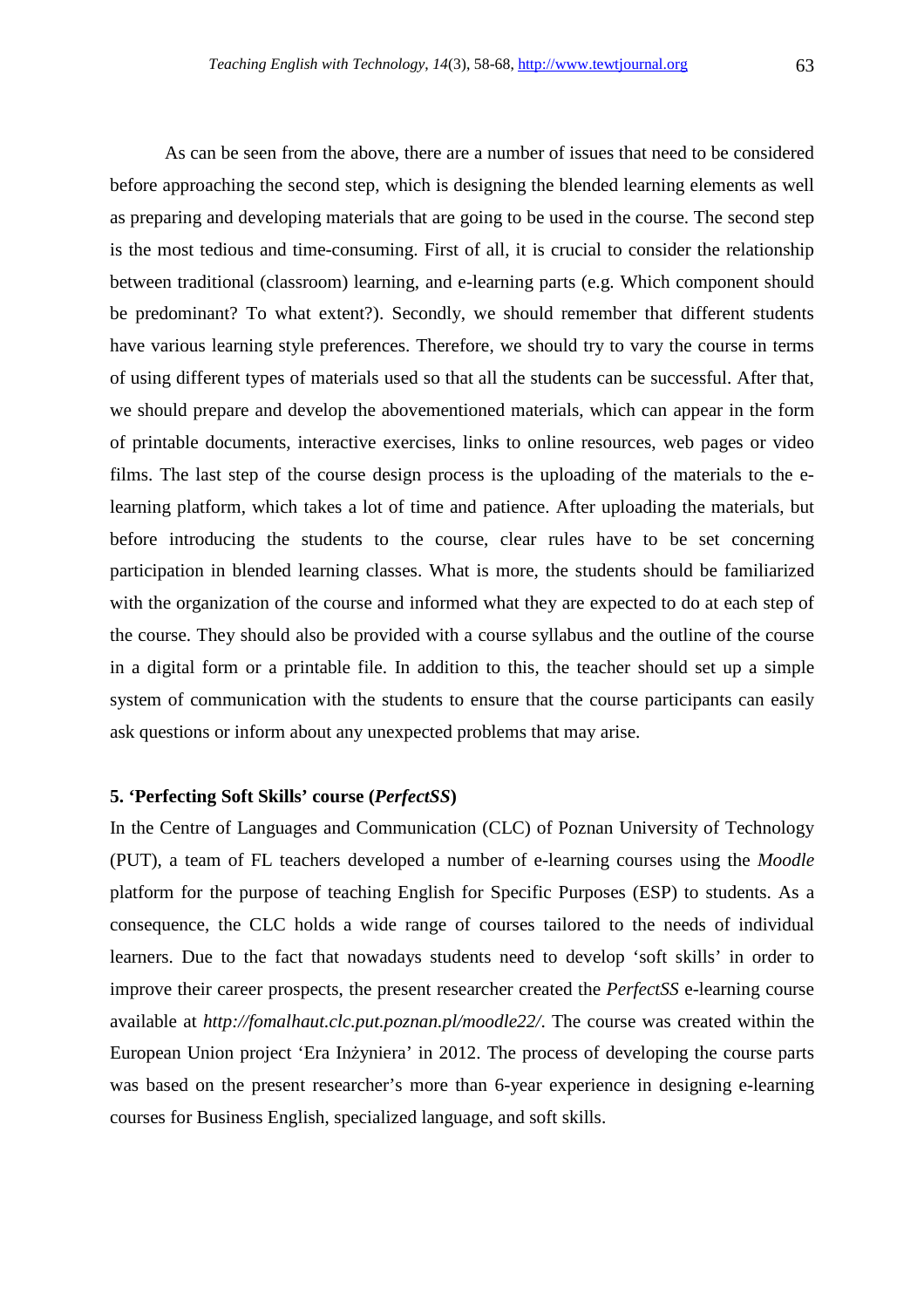|                 | Topic                       |  |
|-----------------|-----------------------------|--|
|                 |                             |  |
| Online class 1  | A definition of soft skills |  |
| Online class 2  | Soft skills vs. hard skills |  |
| Online class 3  | <b>Negotiations</b>         |  |
| Online class 4  | Presentations               |  |
| Online class 5  | Assertiveness               |  |
| Online class 6  | Body language               |  |
| Online class 7  | Stress management           |  |
| Online class 8  | Effective time management   |  |
| Online class 9  | Motivation at work          |  |
| Online class 10 | Business correspondence     |  |

Table 2. A syllabus for the e-learning component of the BL course.

 The *PerfectSS* e-learning course was combined with traditional classes, forming a BL course. During online classes (30% of the whole course), the students learnt and practiced the 'soft skills' component of the course. The remaining classes (70%) were conducted in the classroom with the regular teacher. During classroom learning the participants learnt specialized language (ESP) connected with their field of study. Table 2 presents the syllabus for the 'soft skills' component of the course which included ten units. Every part of the ecourse concentrated on fundamental aspects of 'soft skills,' including lists of vocabulary connected with each topic, reading comprehension texts, dictionaries, online resources, online grammar practice and short films as core components. Numerous exercises offered the students the opportunity to do hands-on exercises which included gap-filling, True/False questions, or matching.

Another interesting type of exercise was a 'task online', in which the learners wrote a short description (selected topics were related to 'soft skills') and submitted it to the teacher. After completing the task, the document could be downloaded or printed, and assessed online or on paper. In order to enable the students to record their speaking tasks online, a 'nanogong' applet was installed. This application was used to record, playback, save, and download the students' utterances on the computer. When the recording was played back, each participant could speed up or slow down the sound without changing it.

Some units in the e-learning course also contained links to online dictionaries, editable dictionaries, and crosswords, which encouraged reflection. The online dictionaries used on the *Moodle* platform, e.g. *Cambridge Dictionaries Online*, allowed the participants to check the meaning of any new word online. The editable dictionaries enabled the students to prepare a list of 'soft skills' words, which they could then share, download, or print. The learners were offered the possibility of talking to one another in English using a chat, which was available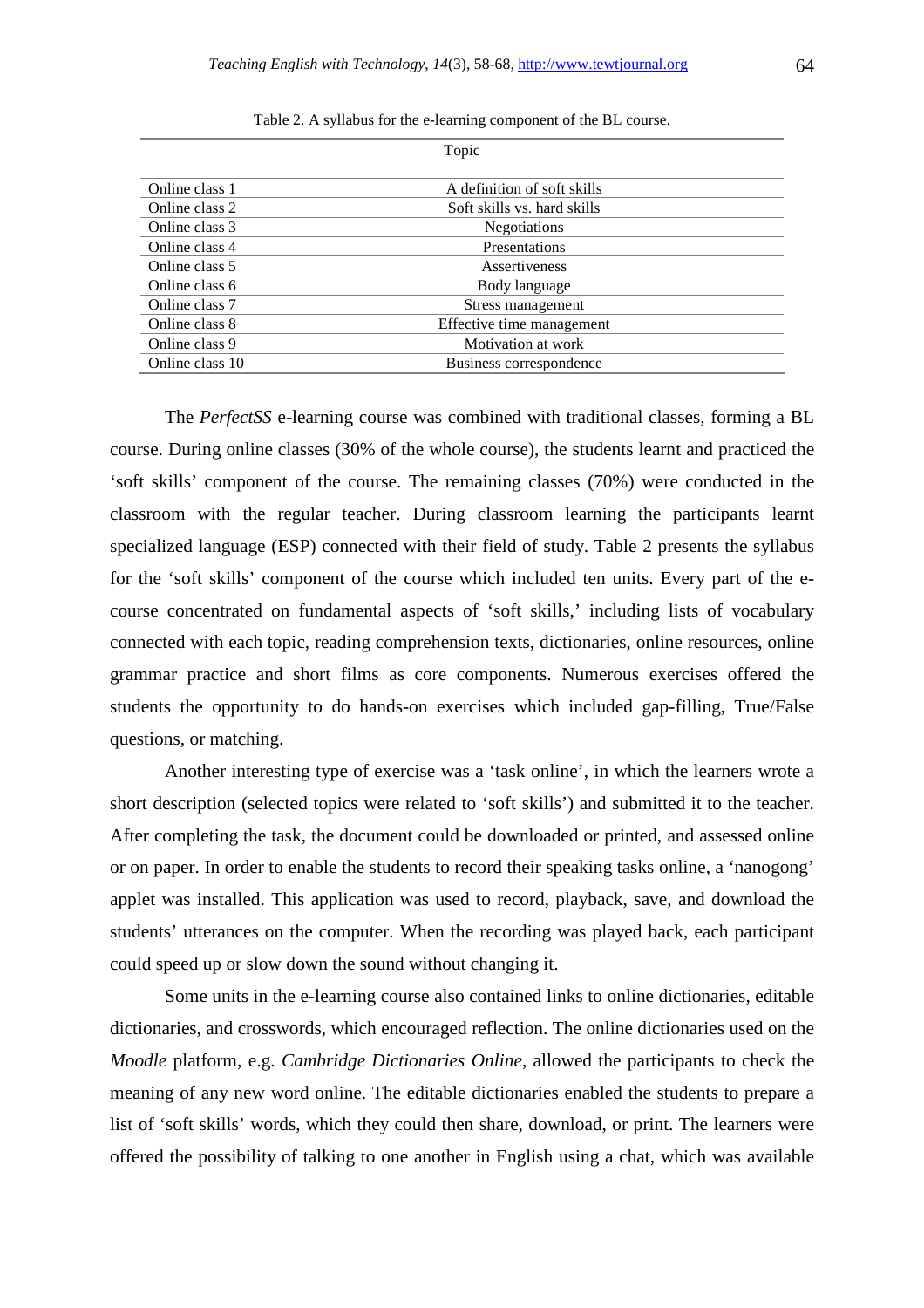on the platform. All in all, the learners could develop their 'soft skills' and use the English language in numerous ways by means of interactive exercises and additional resources.



Figure 1. A sample unit in the online course.

 As presented in Figure 1, a sample unit for 'soft skills' in the *PerfectSS* course was composed of three sections. In the first part, the students were provided with downloadable resources aimed at introducing them to the course. In the second section, the learners were supposed to complete interactive exercises or watch a short film connected with the topic of the current unit. Finally, the participants could learn or revise grammatical structures online.

The subjects were provided with feedback shortly after completing each exercise. The learners could score max. 100% for each task. The number of attempts to do a particular task was unlimited and the computer calculated the average of all scores for a particular task. It is worth noting that the *Moodle* platform facilitated monitoring the students' work through automatic log reports that contained information concerning the type of work completed and the amount of time spent on each task by each participant. What is more, the system allowed the instructor to specify timeframes for completing particular activities. The learners were supposed to complete each unit on one particular day indicated by the present researcher. Due to the fact that the students had different timetables (e.g. English classes were on Monday and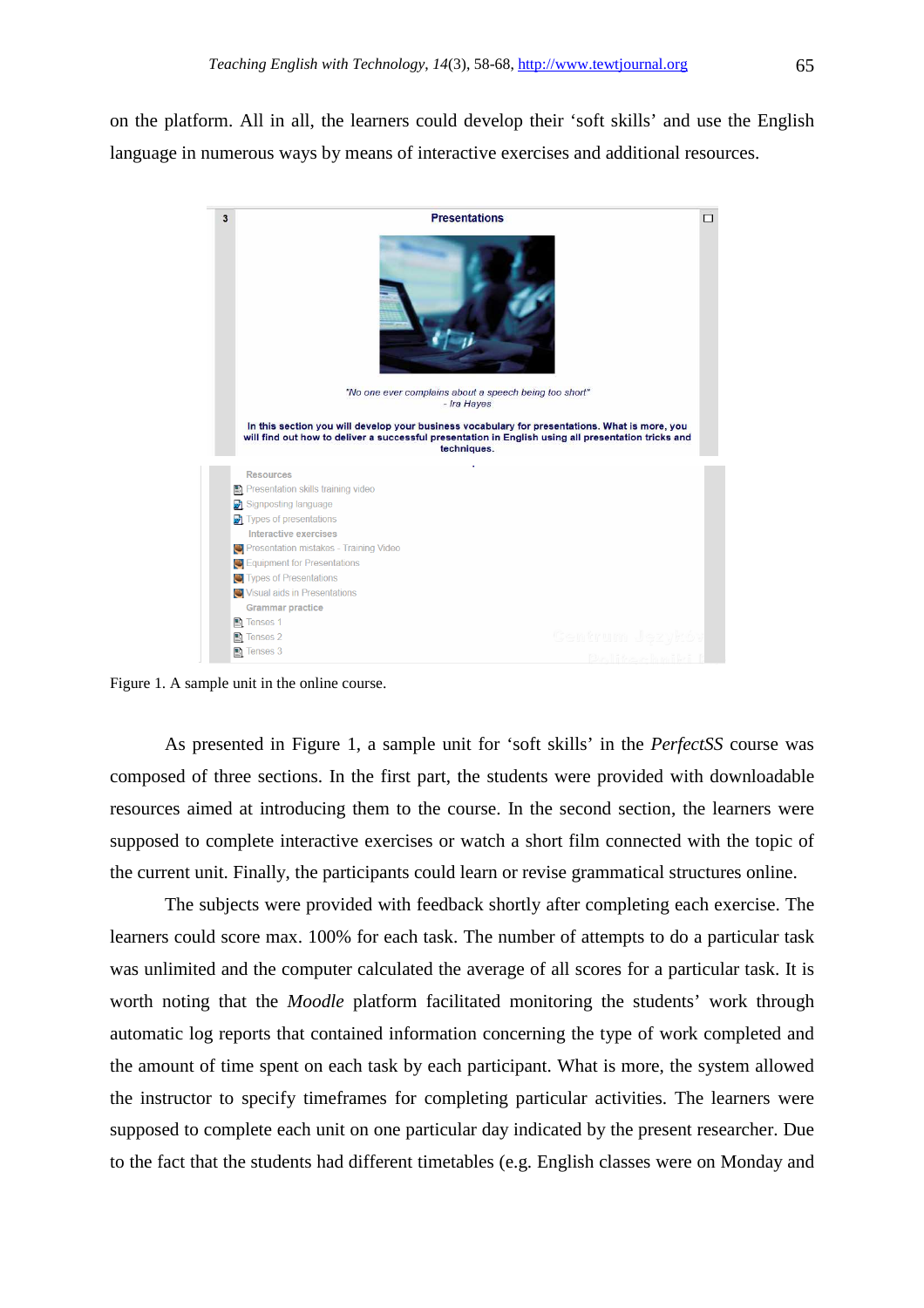Friday in the case of Electronics and Telecommunications students whereas students of Information Technology had English classes on Monday and Wednesday) and in order to provide greater clarity, *Moodle* was always available on Monday from 8 a.m. and closed on Tuesday at 8 a.m.). Thanks to this, all the students could complete the tasks at any time and any place. In case there were questions or problems, the course instructor was available online at particular time, e.g. Monday from 6 to 7.30 p.m. The participants were informed about the procedure that was going to be taken on the first class and they were given a password which was necessary to sign in to the e-learning course. Due to the fact that none of the students had had BL classes before, at the beginning of the semester some of the participants were anxious or even afraid of this new form of learning. Also, they needed to improve their self-discipline and learn organizational skills. Nevertheless, at the end of the BL course most of the participants stated that they were willing to participate in a BL course in the next semester.

### **6. Conclusion**

Designing a blended learning course requires a lot of time, energy and knowledge of online tools. Although it may bring some problems, it creates a number of new possibilities. As Neumeier (2005: 169) aptly points it out, "(…) the CALL components demand a high degree of learner autonomy (self-discipline and organizational skills) and motivation (…)". However, taking into consideration all the advantages and drawbacks of BL, the former seem to outweigh the latter, especially in the light of a growing body of recent research which showed that students had positive attitudes to this combination of 'face-to-face' and 'online' teaching approach (Olejarczuk, 2013b; Warschauer, 1996; Akbulut, 2008) and that blended learning contributes to FL proficiency development (Naba'h et al., 2009; Djiwandono, 2013).

All in all, it can be argued that, if applied successfully, BL could enable learners to study at their own pace as well as where and when it suits them. What is more, students can have a possibility to 'take responsibility' for their own learning. Nevertheless, probably the greatest advantage of blended learning is that it aims to place the individual learner at the centre of the teaching and learning experience.

### **References**

- Akbulut, Y. (2008). Exploration of the attitudes of freshman foreign language students toward using computers at a Turkish State University. *The Turkish Online Journal of Educational Technology, 7(1)*. 18-31.
- Allen, E. I., Seaman, J., & Garrett, R. (2007). *Blending in. The Extent and Promise of Blended Education in the United States*. Needham, MA: Sloan Consortium.

Chapelle, C. A. (2010). The spread of Computer-Assisted Language Learning. *Language Teaching, 43(1)*. 66-74.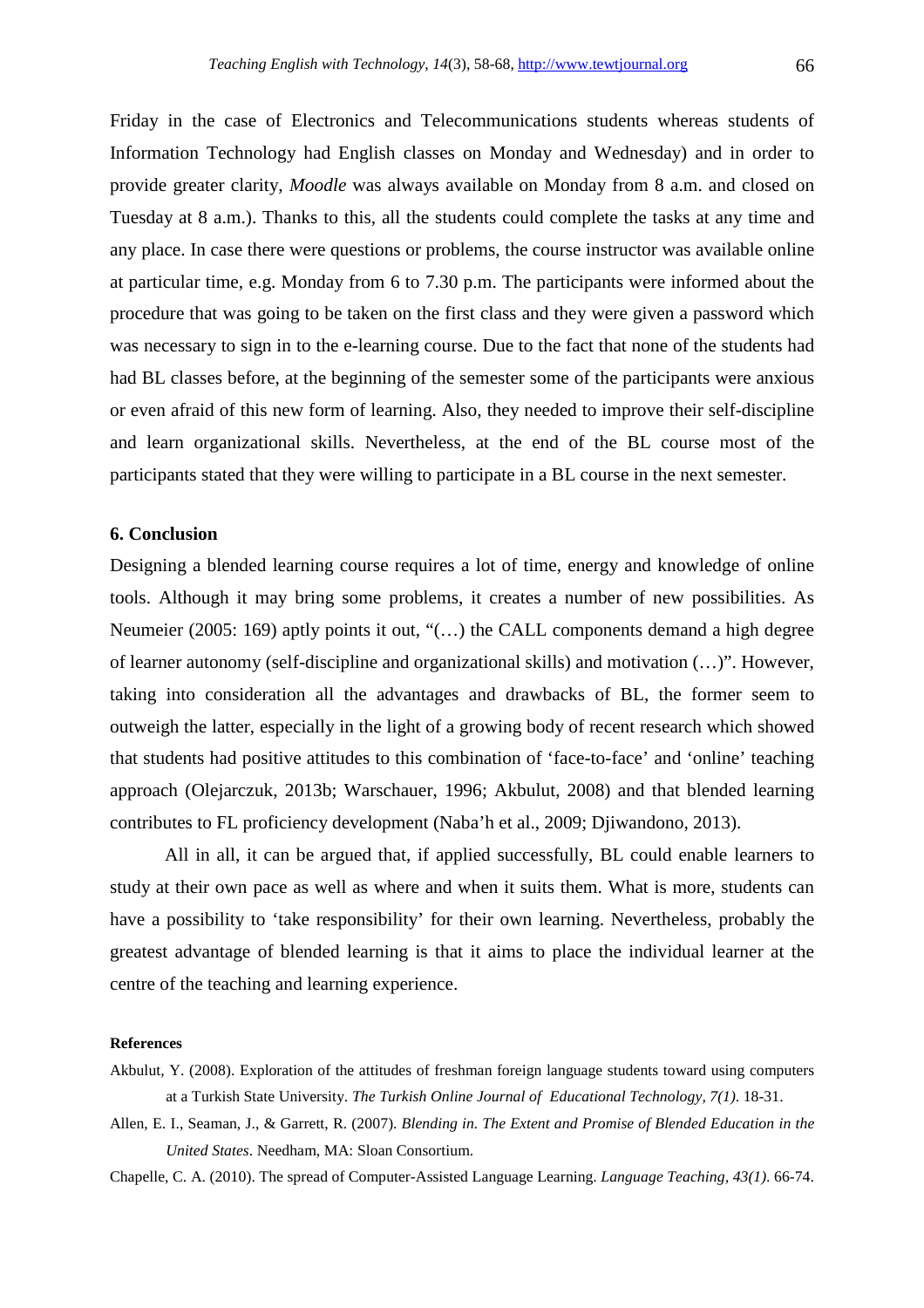- Djiwandono, P. I. (2013). A blended learning approach to enhance college students' vocabulary learning. *Electronic Journal of Foreign Language Teaching, 10(2)*. 210-220.
- Dudeney, G., & Hockly, N. (2007). *How to Teach English with Technology*. Harlow: Pearson Longman.
- Fleming, S., & Hiple, D. (2004). Distance education to distributed learning: multiple formats and technologies in language instruction. *CALICO Journal, 22(1)*.63-82.
- Fotos, S., & Browne, Ch. M. (Eds.). (2011a). *New Perspectives on CALL for Second Language Classrooms*. New York, NY: Routledge.
- Fotos, S., & Browne, Ch. M. (2011b). The development of CALL and current options. In S. Fotos and Ch. M. Browne (Eds.), *New Perspectives on CALL for Second Language Classrooms* (pp. 3-14). New York, NY: Routledge.
- Gruba, P. (2004). Computer Assisted Language Learning (CALL). In A. Davies & C. Elder (Eds.), *The Handbook of Applied Linguistics* (pp. 623-648). Malden, MA: Blackwell Publishing.
- Johnson, K. (2008). *An Introduction to Foreign Language Learning and Teaching*. Harlow: Pearson Education Limited.
- Krajka, J. (2012). *The Language Teacher in the Digital Age Towards a Systematic Approach to Digital Teacher Development*. Lublin: Wydawnictwo Uniwersytetu Marii Curie-Skłodowskiej.
- Levy, M. (1997). *Computer-Assisted Language Learning: Context and Conceptualization*. Oxford: Clarendon Press.
- Maciaszczyk, S. (2009). Blended learning nauczanie komplementarne w akademickiej dydaktyce języków obcych [Blended learning – complementary teaching in the academic foreign language didactics]. In H. Komorowska (Ed.), *Kształcenie językowe w szkolnictwie wyższym* (pp. 225-237). Warszawa: Wydawnictwo SWPS Academica.
- Marsh, D. (2012). *Blended Learning. Creating Learning Opportunities for Language Learners*. Cambridge: Cambridge University Press.
- Naba'h, A., Hussain, J., Al-Omari, A., & Shdeifat, S. (2009). The effect of Computer Assisted Language Learning in Teaching English Grammar on the Achievement of secondary students in Jordan. *The International Arab Journal of Information Technology, 6(4)*. 431-439.
- Neumeier, P. (2005). A closer look at blended learning parameters for designing a blended learning environment for language teaching and learning. *ReCALL,17(2)*. 163-178.
- Olejarczuk, E. (2013a). Designing an FL course syllabus prospects and challenges. In L. Szczuka-Dorna (Ed.), *Modern Approaches to LSP: Selected Issues in Teaching Adults at Higher Educational Level* (pp. 85- 96). Poznań: Publishing House of Poznań University of Technology.
- Olejarczuk, E. (2013b). A questionnaire containing a CALL component for students of ESP pilot study results. *Neofilolog, 41(2)*. 127-148.
- Radziszewska, A. (2012). E-learning in Foreign Language Acquisition. In J. Maliszewski (Ed.) *Word-termmeaning. New Approaches to Business Language Training* (pp. 59-74). Częstochowa: The Publishing Office of Częstochowa University of Technology.
- Sharma, P., & Barrett, B. (2007). *Blended Learning. Using Technology In and Beyond the Language Classroom*. Oxford: Macmillan.